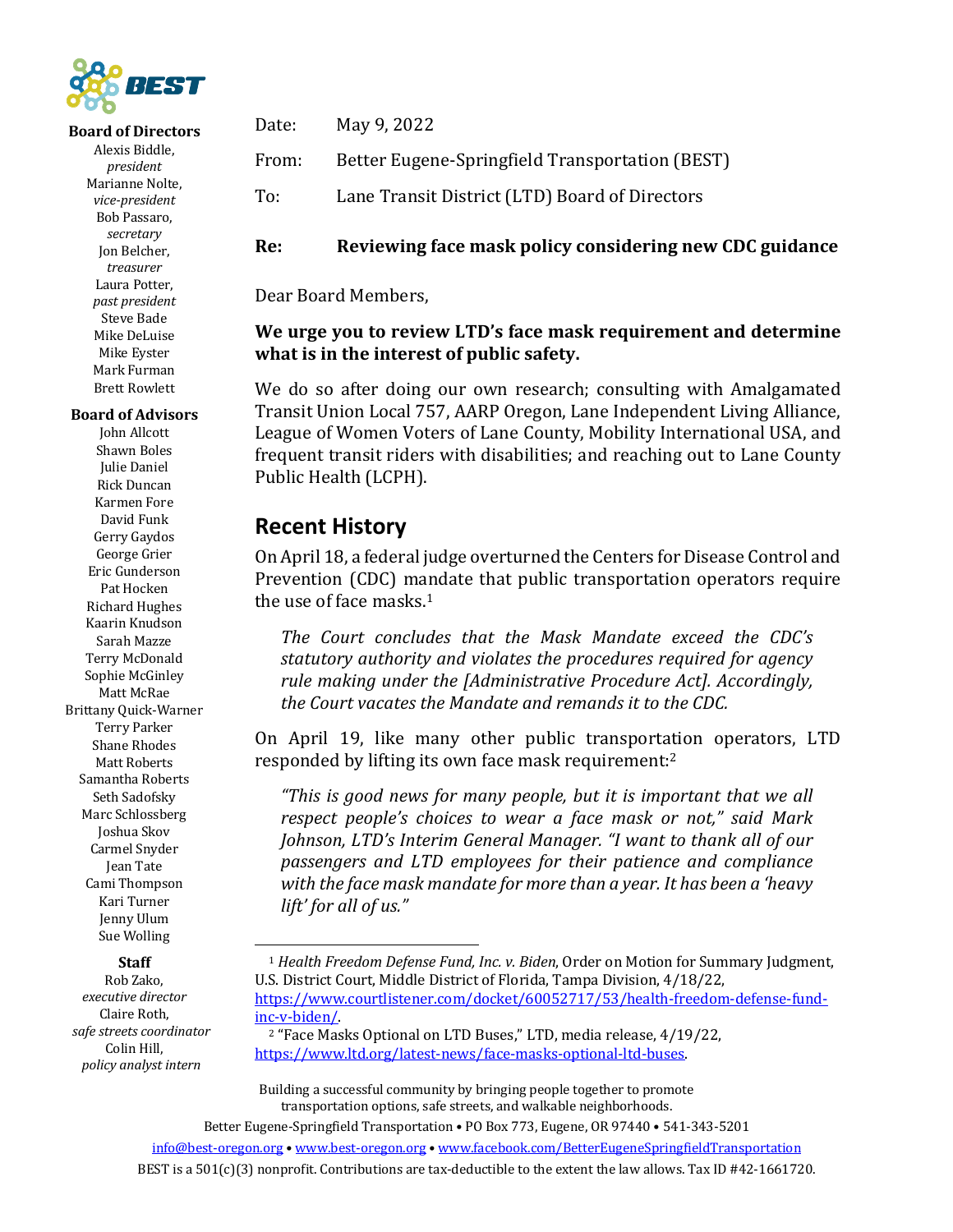But on May 3, the CDC issued revised guidance: $3$ 

At this time, CDC recommends that everyone aged 2 and older—including passengers and workers—properly wear a well-fitting mask or respirator over the nose and mouth *in* indoor areas of public transportation (such as airplanes, trains, etc.) and *transportation hubs (such as airports, stations, etc.). When people properly wear a wellfitting mask or respirator, they protect themselves and those around them, and help keep travel and public transportation safer for everyone. Wearing a well-fitting mask* or respirator is most beneficial in crowded or poorly ventilated locations, such as airport *jetways.* We also encourage operators of public transportation and transportation hubs to support mask wearing by all people, including employees.

Previously, the CDC explained:<sup>4</sup>

*Traveling* on public transportation increases a person's risk of getting and spreading *COVID-19* by bringing people in close contact with others, often for prolonged periods, and exposing them to frequently touched surfaces. ... Staying 6 feet away from others is often difficult on public transportation conveyances. People may not be able to distance *themselves by the recommended minimum of 6 feet from other people seated nearby or from those standing in or passing through the aisles on airplanes, trains, or buses.* 

## **Other Transit Agencies**

We have not heard how other Oregon transit agencies are responding to the new guidance.

But even before the new guidance, San Francisco Bay Area Rapid Transit (BART) reimposed a face mask requirement:<sup>5</sup>

*On April 28, 2022, the BART Board of Directors approved a temporary amendment to* the District's Code of Conduct to require riders to wear masks in paid areas of the system with limited exceptions. ... Children ages two and under as well as people with medical *conditions that prevent them from wearing masks are exempt from the mandate. The rule* is effective until July 18, 2022, unless it is extended by the BART Board. ... *Throughout the pandemic BART has prioritized the safety of riders.* 

## **Local Considerations**

LTD need not do what other transit agencies are doing or only the minimum required by law.

BEST appreciates that throughout the pandemic, LTD has consistently prioritized the safety of its riders, especially the most vulnerable.

<sup>&</sup>lt;sup>3</sup> "CDC Recommendation for Masks and Travel," CDC, media release, 5/3/22, https://www.cdc.gov/media/releases/2022/s0503-covid-19-travel.html.

<sup>&</sup>lt;sup>4</sup> "Requirement for Face Masks on Public Transportation Conveyances and at Transportation Hubs. CDC." updated  $4/18/22$ , https://www.cdc.gov/coronavirus/2019-ncov/travelers/face-masks-publictransportation.html.

<sup>&</sup>lt;sup>5</sup> "Face masks required on BART through July 18, 2022, due to board vote," BART, media release, 4/28/22, https://www.bart.gov/news/articles/2020/news20200421.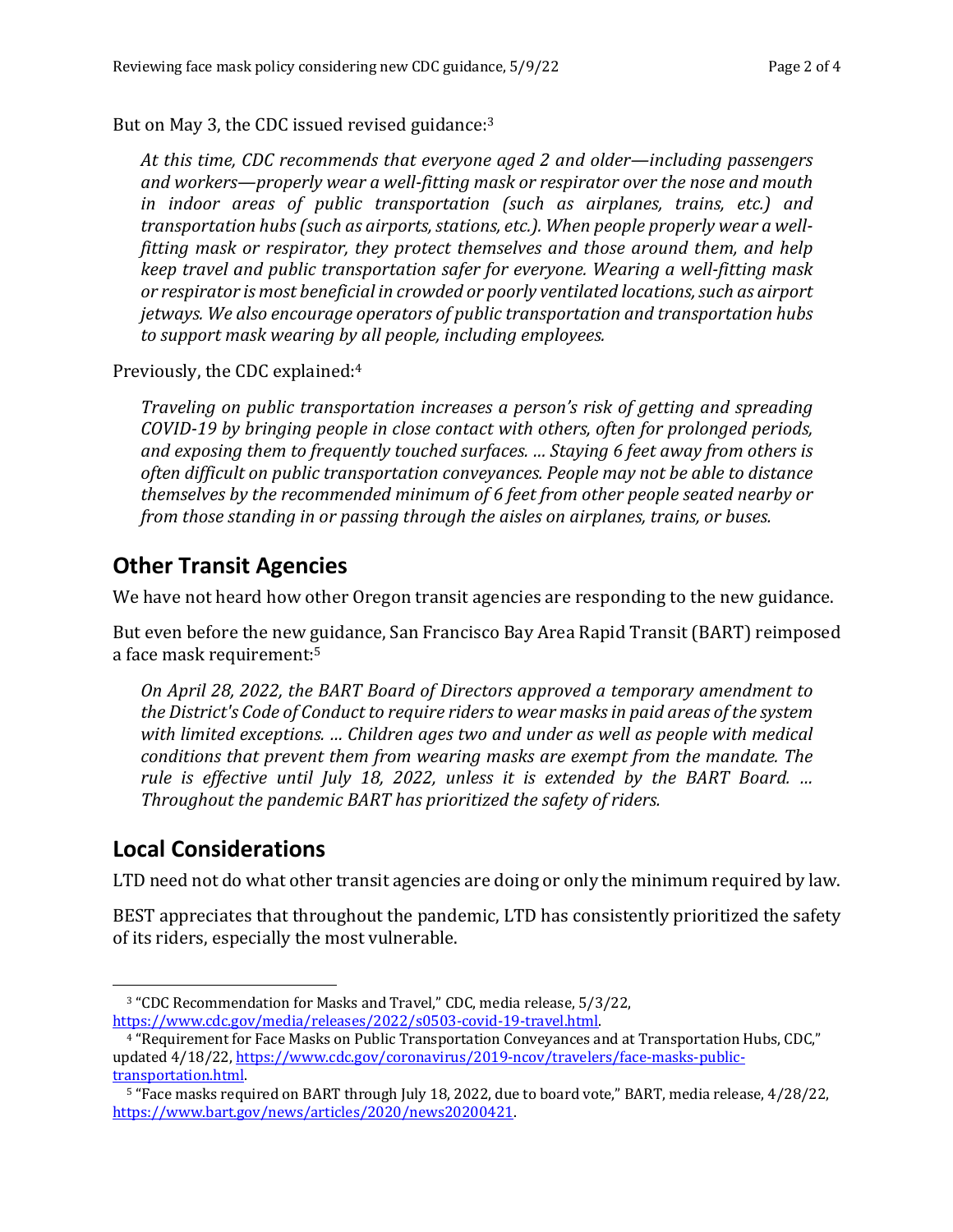LTD also led the "Don't Invite Covid, Follow the Four" public education campaign.<sup>6</sup>

We also appreciate that the face mask requirement has been a burden on bus drivers, who have had to try to enforce the requirement while also dealing with the challenges of being front line workers during the pandemic. If LTD opts to reinstate a face mask requirement, we urge LTD to consider using some of the roughly \$75 million in COVID relief funds to take steps to ease the burden on drivers.

But cases—if not necessarily hospitalizations and deaths—are starting to rise:<sup>7</sup>

"We are seeing cases and hospitalizations starting to increase and that was expected," said Dr. Paul Cieslak, medical director for communicable diseases and immunizations at *OHA.* "COVID-19 continues to be transmitted at high levels in Oregon. If you're in large *groups, sooner or later you'll be exposed."* 

For many Americans, the risk is just of getting mildly or severely sick. But the risk for those with underlying conditions may be much greater.

Moreover, Lane County isn't just "Anywhere USA" but rather "TrackTown USA," the site of the first World Track and Field Championships held in America. We are hearing concerns that bringing people together from all over the world, as new variants of the coronavirus continue to emerge and packing them together closely without face masks, could lead to an extraordinary event—and not in a good way. These concerns extend beyond just LTD to include all forms of public transportation, as well as the procedures for the event itself.

# **Duty of LTD Board**

As LTD lifted the requirement the very next day after the federal court ruling, we presume the decision to lift the face mask requirement was not a policy decision by the full Board but rather an administrative one by the General Manager or other staff.

Of course, it is appropriate for staff to make administrative decisions around the day-to-day operations of the agency. But when there are questions about the public interest, Board members have a "duty of care" to ask questions, gather information, and provide oversight.

In reference to Board members—not of public agencies but of nonprofits like BEST—the Oregon Attorney General explains:<sup>8</sup>

### *Duty of Due Care*

*You don't always have to be right, but you must act with common sense and make informed decisions. To do so requires:*

 $6$  "Don't Invite COVID, Follow the Four," LTD, media release,  $12/7/20$ , https://www.ltd.org/latestnews/month:2020-12/dont-invite-covid-follow-four/.

<sup>&</sup>lt;sup>7</sup> "OHA releases biweekly COVID-19 reports," Oregon Health Authority, media release, 5/4/22, https://content.govdelivery.com/accounts/ORDHS/bulletins/31668e7.

<sup>&</sup>lt;sup>8</sup> "Your Rights, Roles and Responsibilities as a Nonprofit Officer," Oregon Department of Justice, https://www.doj.state.or.us/charitable-activities/laws-guides-for-charities/your-rights-roles-andresponsibilities-as-a-nonprofit-officer.